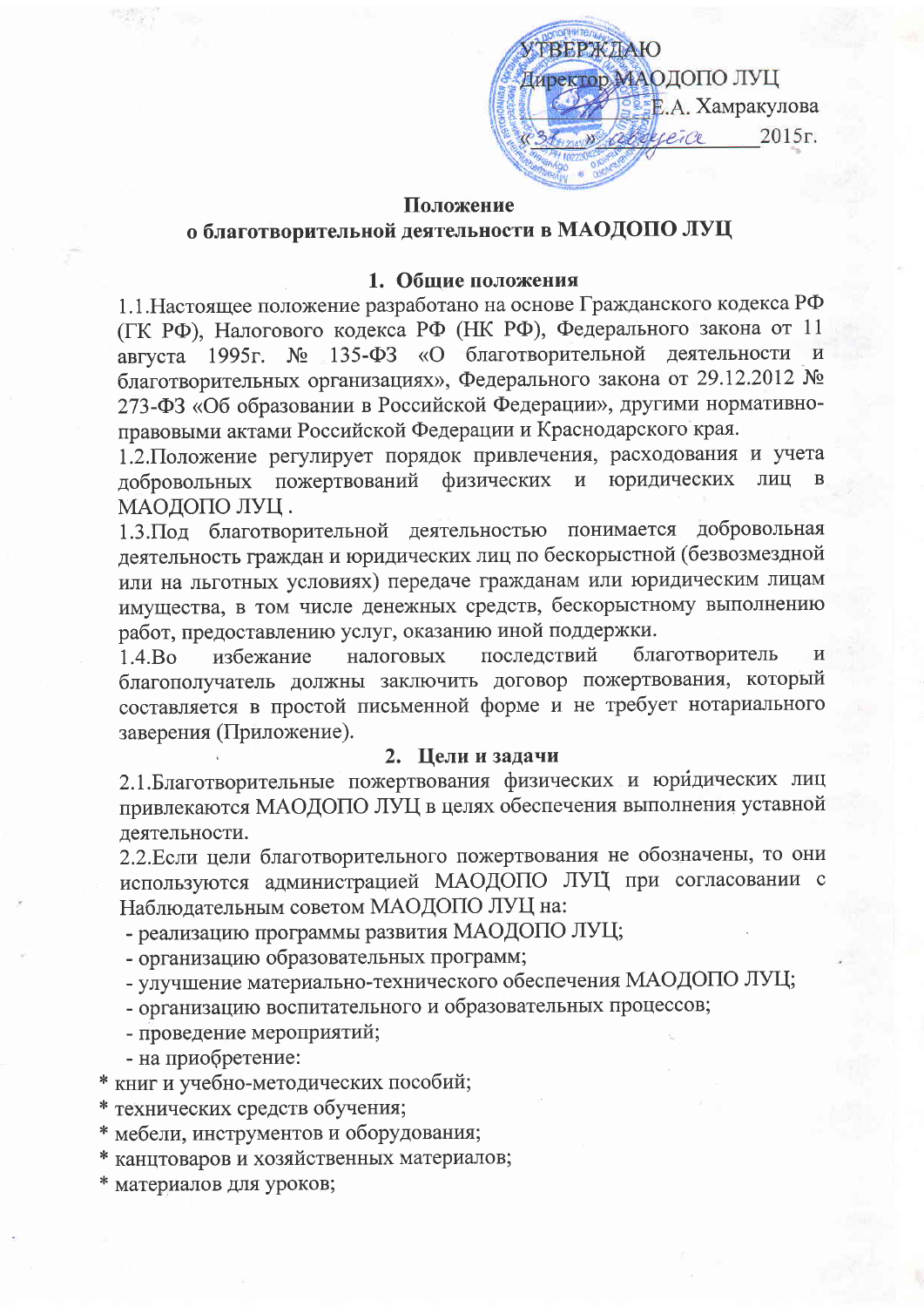\* наглядных пособий;

\* средств дезинфекции;

\* создание интерьеров, эстетического оформления МАОДОПО ЛУЦ;

\* благоустройство территории;

\* содержание и обслуживание копировально-множительной техники;

\* лакокрасочных и строительных материалов для ремонта МАОДОПО ЛУЦ; \*программного обеспечения деятельности всех служб МАОДОПО ЛУЦ; \* прочие материалы для поддержания технического состояния МАОДОПО ЛУЦ.

# 3. Порядок привлечения благотворительных пожертвований

3.1. Пожертвования физических или юридических лиц могут привлекаться МАОДОПО ЛУЦ только на добровольной основе.

3.2. Физические и юридические лица вправе определять цели и порядок использования своих пожертвований.

3.3. Администрация МАОДОПО ЛУЦ, Наблюдательный совет вправе обратиться как в устной, так и в письменной форме к физическим и юридическим лицам с просьбой об оказании помощи учреждению с указанием цели привлечения благотворительных пожертвований.

4. Порядок приема и учета благотворительных пожертвований 4.1. Благотворительные пожертвования могут быть переданы физическими и юридическими лицами учреждению в виде:

- передачи в собственность имущества, в том числе денежных средств и (или) объектов интеллектуальной собственности,

- наделения правами владения, пользования и распоряжения любыми объектами права собственности,

- выполнения работ,

- предоставления услуг.

Благотворительные пожертвования могут также выражаться в добровольном безвозмездном личном труде граждан, в том числе по ремонту, уборке помещений МАОДОПО ЛУЦ и прилегающей к нему территории, оформительских и других работ, оказании помощи в проведении мероприятий.

4.2. Передача пожертвования осуществляется физическими лицами на основании заявления, юридическими лицами на основании договора, Договор Положению. на настоящему приложению  ${\bf K}$ согласно благотворительное пожертвование может быть заключен с физическим лицом по желанию гражданина.

4.3. Пожертвования в безналичном порядке вносятся физическими и банков, иных кредитных через учреждения юридическими лицами организаций, учреждения почтовой связи.

Пожертвования в виде денежных средств перечисляются на расчетный счет организации. В платежном документе должно быть указано целевое назначение взноса.

4.4. Пожертвования в виде имущества передаются по акту приема-передачи,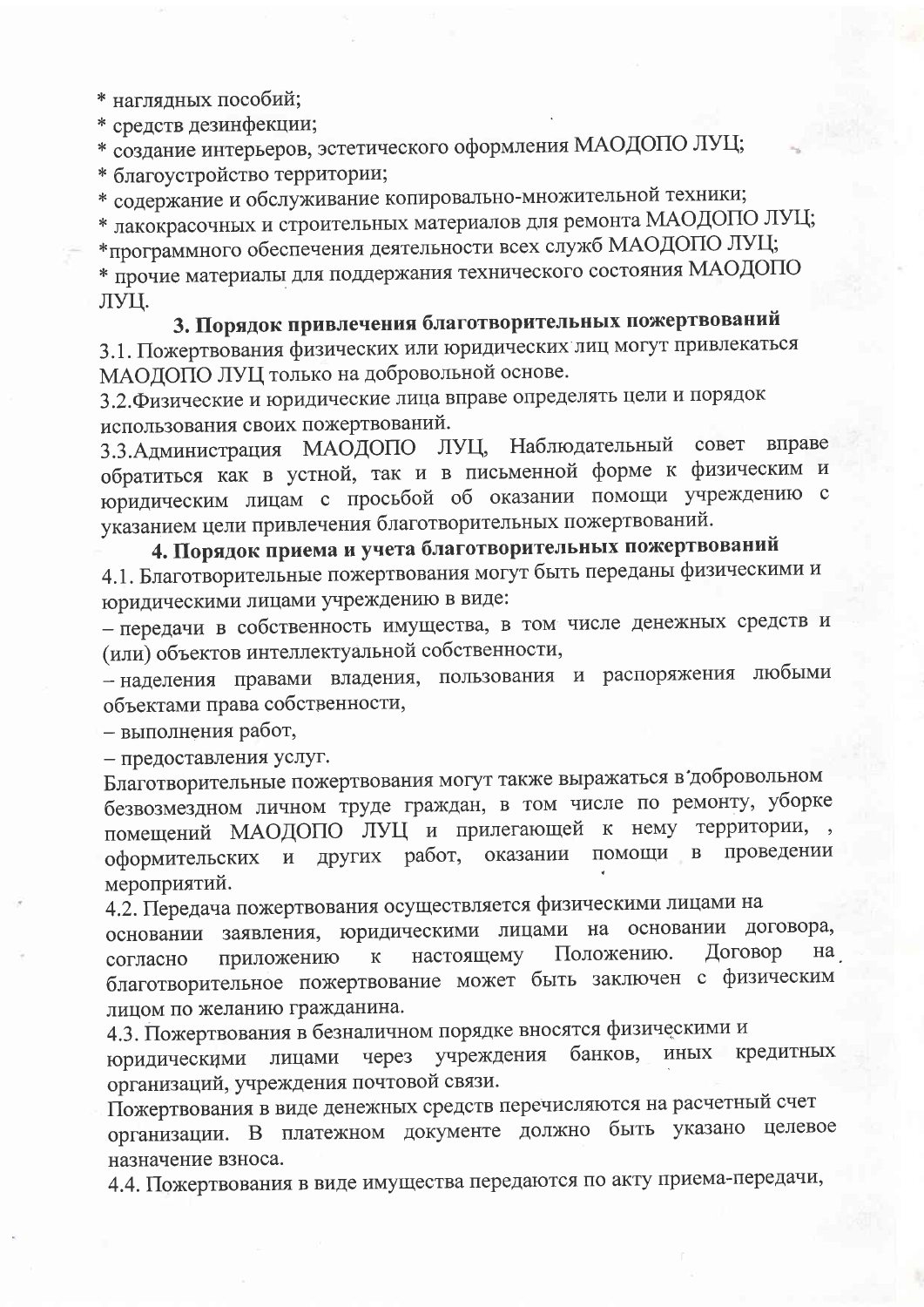который является неотъемлемой частью договора пожертвования.

имущества **OHO** подлежит недвижимого пожертвовании При включению в

Реестр объектов муниципальной собственности, право муниципальной

регистрации порядке, государственной  $\overline{B}$ подлежит собственности предусмотренном действующим законодательством.

Стоимость передаваемого имущества, вещи или имущественных прав определяются сторонами договора.

4.5. Учет добровольных пожертвований осуществляется организацией в соответствии с Инструкцией по применению плана счетов бухгалтерского учета бюджетных учреждений, утвержденной приказом Минфина РФ от 17.08.2015 г. №127н.

# 5. Порядок расходования благотворительных пожертвований

5.1. Приказом директора МАОДОПО ЛУЦ назначается ответственный за расходование благотворительных пожертвований.

5.2. Расходование привлеченных средств производится строго в соответствии с целевым назначением пожертвования, определенном физическими

или юридическими лицами, либо Наблюдательным советом.

5.3. Все материальные ценности, приобретённые за счет благотворительных пожертвований, ставятся на учёт.

### 6. Ответственность и обеспечение контроля

# расходования благотворительных пожертвований

6.1. Наблюдательным советом осуществляется контроль за переданными МАОДОПО ЛУЦ благотворительными пожертвованиями. При привлечении благотворительных пожертвований администрация учреждения обязана ежегодно представлять письменные отчеты об использовании средств Наблюдательному совету.

тожертвований благотворительных  $6.2.$ Отчет расходовании  $\overline{O}$ осуществляется представителем группы контроля на Наблюдательном совете.

6.4. По просьбе физических и юридических лиц, осуществляющих

благотворительное пожертвование, МАОДОПО ЛУЦ предоставляет им информацию об их использовании.

6.5. Ответственность за нецелевое использование благотворительных пожертвований несет руководитель МАОДОПО ЛУЦ.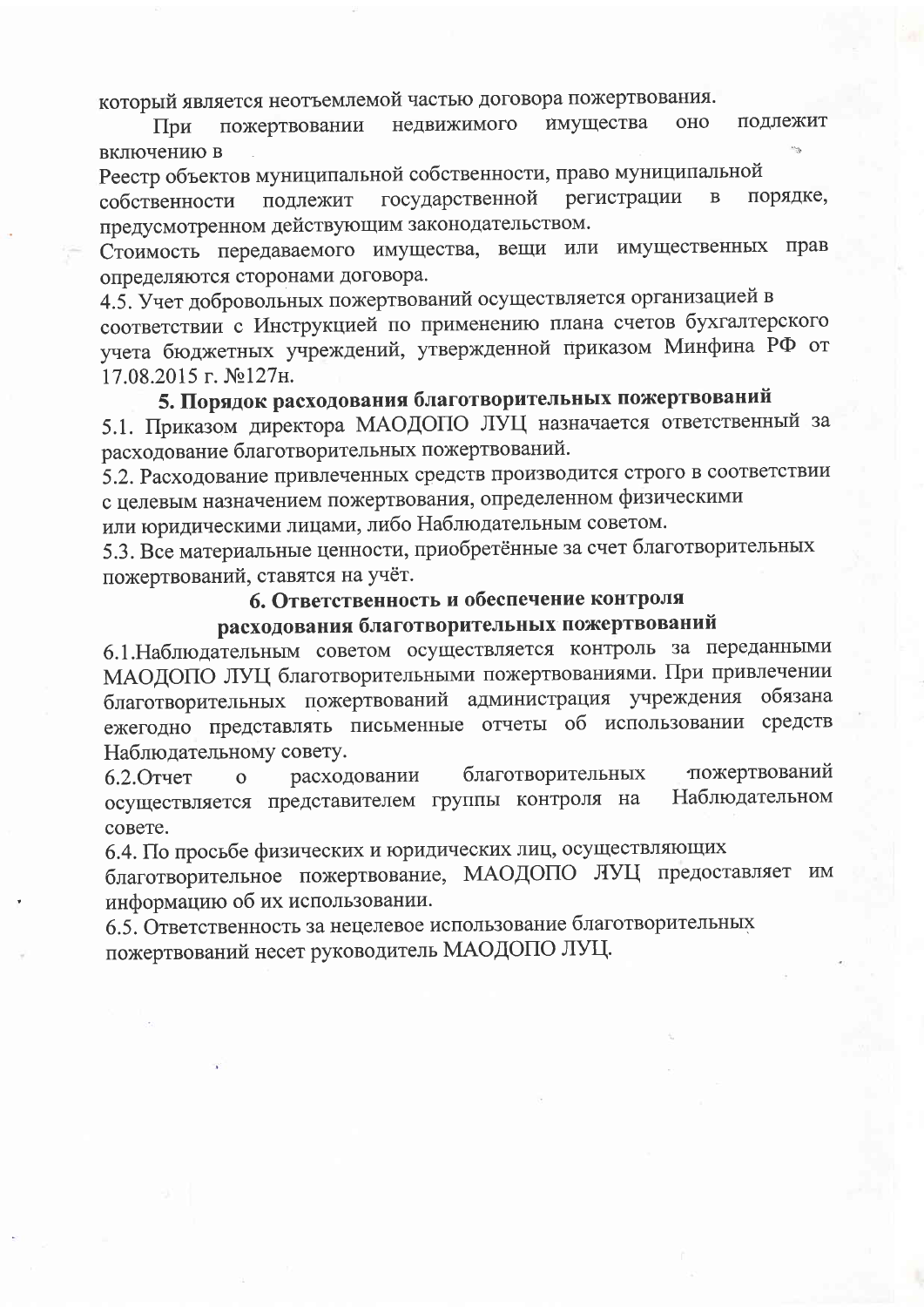## Приложение к Положению о благотворительной деятельности в МАОДОПО ЛУЦ

## Примерный договор благотворительного пожертвования ДОГОВОР ПОЖЕРТВОВАНИЯ №

ст. Ленинградская

 $\pmb{\mathcal{H}}$ 20

 $\epsilon$ 

именуемая в дальнейшем "Организация", в лице действующего на основании прати прати с одной стороны и гражданин в лице

именуемый в дальнейшем "Жертвователь", с другой стороны, заключили настоящий договор о нижеследующем:

## 1. Предмет договора

1.1. Жертвователь обязуется безвозмездно передать Организации в собственность на цели, указанные в настоящем Договоре,

### сумма

(Организация вправе привлекать в порядке, установленном в п. 8 ст. 41 Закона РФ "Об образовании" дополнительные финансовые средства за счет добровольных пожертвований и целевых взносов физических ИЛИ юридических лиц, в том числе иностранных).

1.2. Пожертвование передается в собственность организации на осуществление следующих целей:

1.3. Указанные в п. 1.2. цели использования Пожертвования соответствуют целям благотворительной деятельности, определенным в статье 2 Федерального закона № 135-ФЗ от 11.08.1995 г. "О благотворительной деятельности и благотворительных организациях".

## 2. Права и обязанности сторон

Пожертвование в 2.1. Жертвователь обязуется передать Организации течение 15 дней с момента подписания настоящего Договора.

2.2. Организация вправе в любое время до получения Пожертвования от него отказаться. Отказ Организацией от Пожертвования должен быть совершен в форме. В таком случае настоящий Договор считается письменной расторгнутым с момента получения Жертвователем письменного отказа.

2.3. Настоящий договор заключен в соответствии со статьей 582 обязана Организация Федерации кодекса Российской Гражданского использовать Пожертвование исключительно в целях, указанных в п. 1.2. настоящего Договора.

Об использовании Пожертвования Организация обязана предоставить